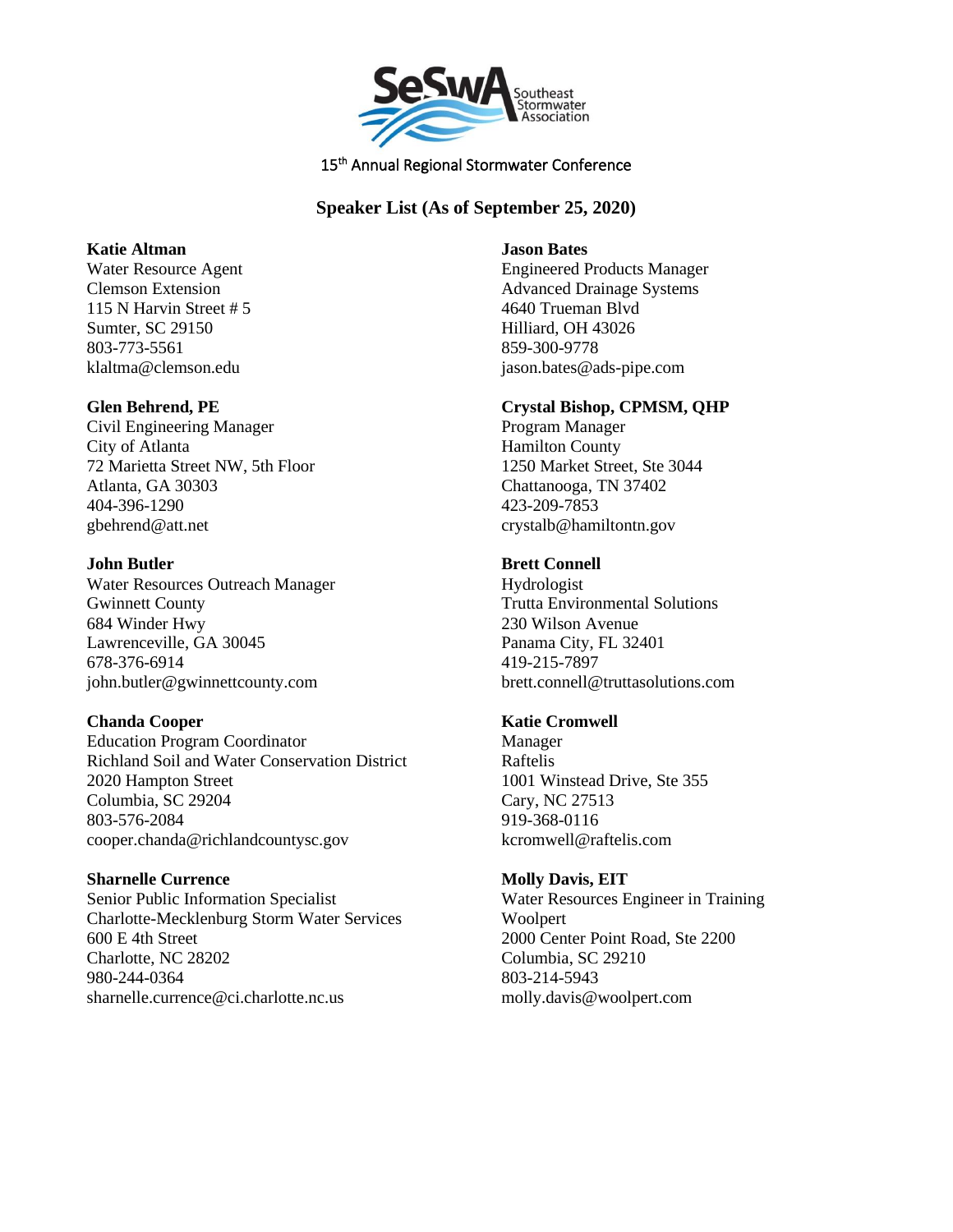

# **Speaker List (As of September 25, 2020)**

### **David Dickson, PE**

Stormwater Manager City of Rock Hill 757 S Anderson Road Rock Hill, SC 29731 803-329-7096 davidf.dickson@cityofrockhill.com

## **Ryan Eaves, PE, CFM, CPESE**

Stormwater and Erosion Control Division Manager Durham County 201 E Main Street, 5th Floor Durham, NC 27701 919-560-7992 reaves@dconc.gov

## **Steve Godfrey, PE, CFM**

Senior Modeler Woolpert 11301 Carmel Commons Blvd, #300 Charlotte, NC 28226 704-525-6284 steve.godfrey@woolpert.com

# **Kinsey Holton, PE**

Stormwater Program Manager City of Charleston 2 George Street Charleston, SC 29401 843-724-3757 holtonk@charleston-sc.gov

# **Karen Jackson**

Water Resource Agent Clemson Extension 900 Clemson Road Columbia, SC 29229 309-838-0021 karen7@clemson.edu

### **Edward Dickson, PE, CFM**

Senior Project Manager Freese and Nichols 222 S Caldwell Street Charlotte, NC 28202 704-577-7757 ed.dickson@freese.com

## **Jeaneanne Gettle**

Director Water Division EPA, Region 4 61 Forsyth Street SW Atlanta, GA 30303 404-562-8979 gettle.jeaneanne@epa.gov

## **Wesley Harrison, PE**

Senior Civil Engineer City of Columbia PO Box 147 Columbia, SC 29217 803-545-4275 wesley.harrison@columbiasc.gov

# **Robert Horner, PE**

VP & SC Regional Manager Weston & Sampson Engineers 3955 Faber Place Drive, Ste 300 Charleston, SC 29405 843-881-9804 hornerr@wseinc.com

# **Charles Jarman Jr., PE**

Water Resources Engineer Clemson Cooperative Extension PO Box 596 Georgetown, SC 29442 843-412-1222 cjarman@clemson.edu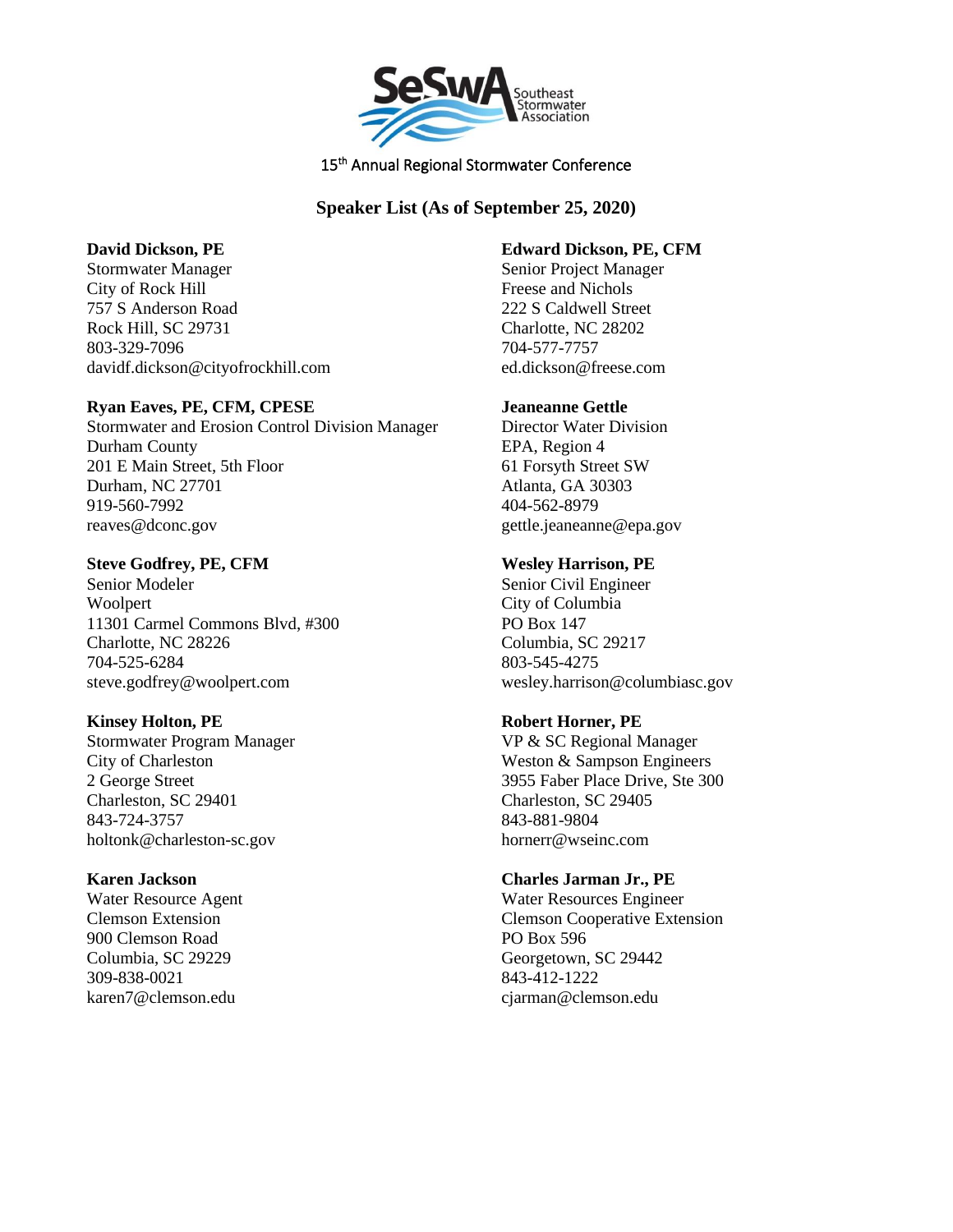

# **Speaker List (As of September 25, 2020)**

### **Mohammad Jazil**

Attorney Hopping Green & Sams 119 S Monroe Street, Ste 300 Tallahassee, FL 32301 850-222-7500 mjazil@hgslaw.com

## **J.P. Johns, PE**

Project Manager Woolpert 1671 Belle Isle Avenue, Ste 125 Mount Pleasant, SC 29464 843-901-1097 jp.johns@woolpert.com

## **Steve Leo**

Client Service Manager Constantine Engineering 1305 Mall of Georgia Blvd, Ste 160 Buford, GA 30519 470-774-8637 sleo@tcgeng.com

# **Crystal Muller, PE**

Engineer Project Manager Woolpert 1671 Belle Isle Avenue, Ste 125 Mount Pleasant, SC 29414 843-972-4605 crystal.muller@woolpert.com

### **Pradeep Nagarajan, PE, CFM**

Technical Practice Leader AECOM 1360 Peachtree Street NE, Ste 500 Atlanta, GA 30309 941-266-0510 pradeep.nagarajan@aecom.com

**Greg Jennings, PhD, PE** President Jennings Environmental 7 Samuel Ashe Drive Asheville, NC 28805 919-600-4790 greg@jenningsenv.com

## **Lisa Kirby, PE**

Civil Engineer City of Greenville 1500 Beatty Street Greenville, NC 27858 252-329-4467 lkirby@greenvillenc.gov

## **Jeff Mosher**

Principal Technologist Carollo Engineers 707 Wilshire Blvd, Ste 3920 Los Angeles, CA 90017 213-279-3321 jmosher@carollo.com

# **McKenzie Myers, PE, CFM**

Stormwater Manager Durham County 201 E Main Street, 5th Floor Durham, NC 27701 919-560-7364 mfmyers@dconc.gov

# **Jeffrey Netzinger, PE**

Stormwater Manager Town of Hilton Head Island One Town Center Court Hilton Head Island, SC 29928 843-341-4775 jeffn@hiltonheadislandsc.gov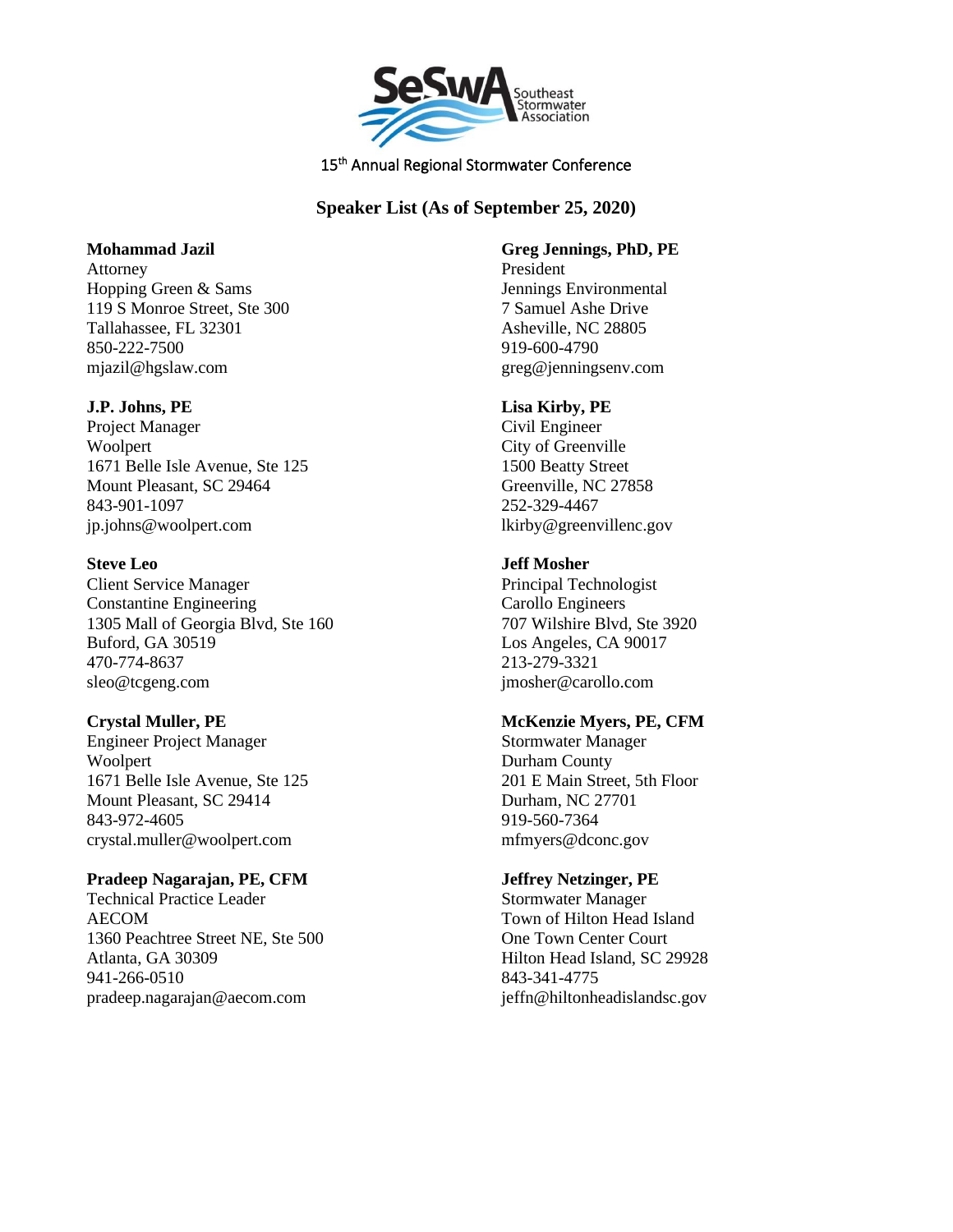

# **Speaker List (As of September 25, 2020)**

# **Daryl Norris, PE, CFM, CPSWQ**

Civil Engineer III City of Greenville 200 W Fifth Street Greenville, NC 27858 252-329-4350 dnorris@greenvillenc.gov

## **Spencer Peck, JD, MA**

Environmental Policy Specialist City of Atlanta 72 Marietta Street, 8th Floor Atlanta, GA 30303 404-546-1203 speck@atlantaga.gov

## **Emily Remmel**

Director, Regulatory Affairs NACWA 1130 Connecticut Avenue NW, Ste 1050 Washington, DC 20036 202-533-1839 eremmel@nacwa.org

# **Ty Smith, PE**

Principal Engineer Hazen and Sawyer 5775 Peachtree Dunwoody Road, Ste D520, Atlanta, GA 30342 470-427-7186 tsmith@hazenandsawyer.com

### **Angela Vandelay, PE**

Senior Engineer Wood Environment & Infrastructure Solutions 720 Gracern Road, Ste 132 Columbia, SC 29210 803-798-1200 angela.vandelay@woodplc.com

### **Kristen O'Reilly**

Water Quality Program Specialist City of Charlotte 600 E 4th Street Charlotte, NC 28202 704-517-0814 koreilly@ci.charlotte.nc.us

## **Steven Peene, PhD**

Principal Applied Technology & Management 2201 NW 40th Terrace Gainesville, FL 32605 904-310-1907 speene@appliedtm.com

# **Stephen Sands, PE**

Senior Associate Hazen and Sawyer 9101 Southern Pine Blvd, Ste 250 Charlotte, NC 28273 704-357-3150 ssands@hazenandsawyer.com

### **Sheila Thomas-Ambat, PE, CCM, CFM**

Public Services Director City of Fayetteville 433 Hay Street Fayetteville, NC 28310 910-433-1268 sthomas-Ambat@ci.fay.nc.us

# **Kristan VandenHeuvel**

Strategic Director of Research and Engagement The Water Tower 2500 Cleanwater Court Buford, GA 30519 470-822-0503 kristan@theh2otower.org